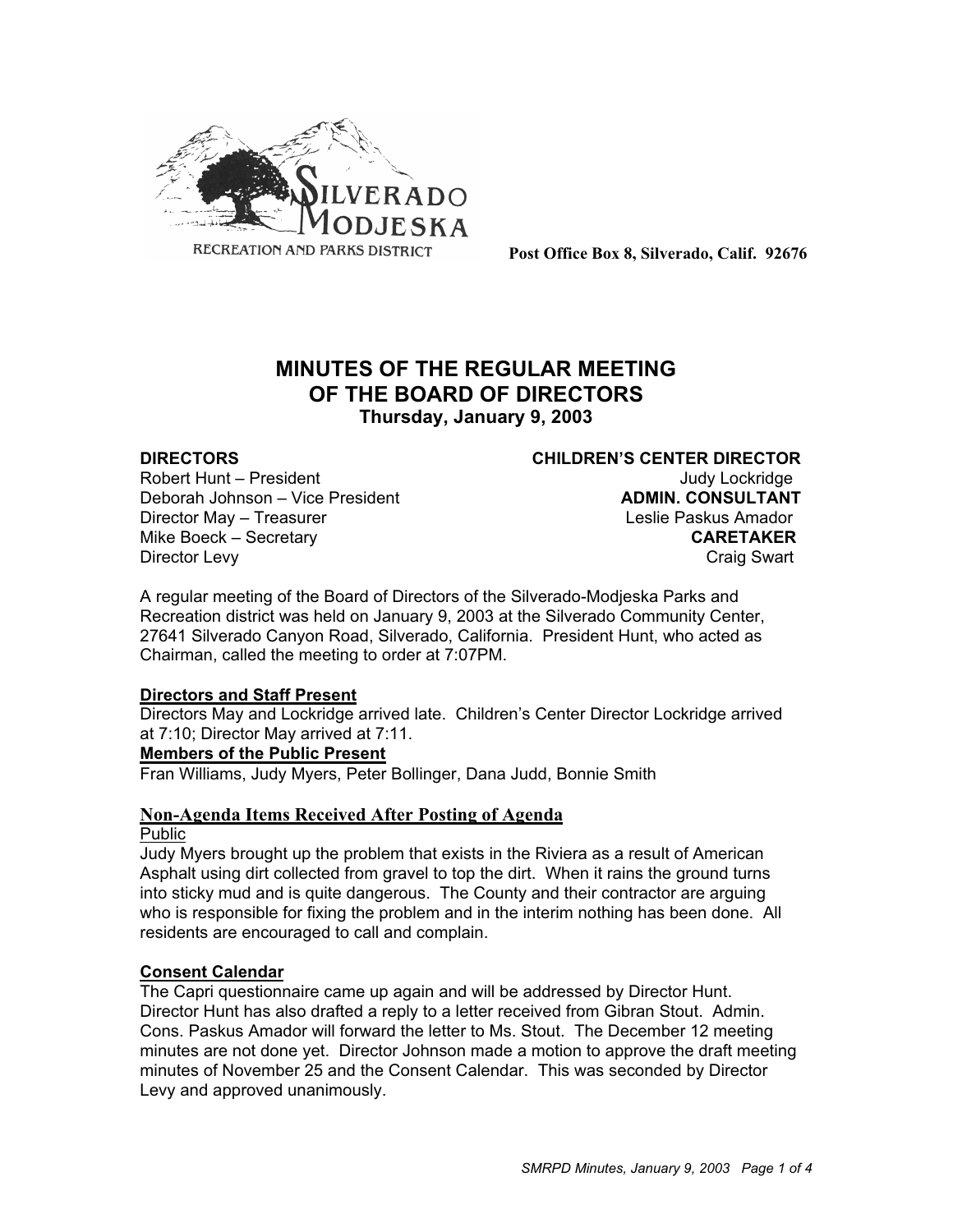#### **Treasurer's Report**

Three transmittals to approve and sign. Transmittal 01-03 includes a statement from Janitor's Warehouse. Director May declined to pay and requests an original invoice be received. Transmittal is for approx. \$3,000, cannot be specific until final Edison bills received. Motion made by Director May, seconded by Director Johnson and passed unanimously to pay Transmittal 01-03. Transmittal 01-03B is for \$200 payable to Directors for meeting attendance. Motion made by Director May, seconded by Director Johnson and unanimously approved to pay this transmittal. Transmittal 01-03-02 is for K.C. Propane and Chatten Brown for \$1027.92. Director May made a motion, seconded by Director Johnson and unanimously passed to pay this transmittal.

Director May requested the Board take a mid-year look at the budget for necessary modifications. This will be put on the agenda for the next meeting.

#### **Silverado Children's Center Director's Report**

Director Lockridge stated there was a problem with the computer so no reports are available for this meeting. The computer problem has been resolved.

A final budget was passed out. The new budget shows a \$12,000 surplus based on enrollment assumptions as a result of the new advertising campaign in OC Family. Specifically, Director Lockridge is assuming an increase in enrollment of 2 1/2 FTE preschoolers. Thus far the Children's Center has received 3 calls from the first ad placed in the December issue of OC Family.

Director Levy indicated that HCD needs a letter from the SMRPD Board and the Silverado Children's Center regarding the formation of a non-profit Friends of the Silverado Children's Center. Director Levy requested Director Lockridge contact HCD and request someone from their office attend the next meeting of the Friends of the Silverado Children's Center scheduled for January 14. One SMRPD Director will attend the ad-hoc meeting and Director Lockridge anticipates 8 parents attending.

#### **Caretaker's Report**

During the recent high winds, the pole light at the Silverado Park blew over. Director Boeck will help Craig disconnect the light tomorrow.

Director Hunt requested Craig handle the bookings for the Modjeska Community Center on an interim basis. Admin. Cons. Paskus Amador provided Craig with two tear off calendars to assist in that regard and provide a vehicle to report back to the board monthly on usage at the Community Centers.

Craig and Leslie will schedule time to meet and revise the existing rate sheet, and then submit the proposed new rates to the board at a future meeting.

New booking procedure – Craig will request anyone booking the Community Centers submit their deposit directly to the SMRPD P.O. Box. Admin. Cons. Paskus Amador will let Craig know when deposits are received.

A Safety Committee Meeting is scheduled for next Monday, January 13<sup>th</sup> at 6:30 PM. Leslie to attend the meeting to discuss the current grants awarded and how they might be used for repairs and renovation. Director Hunt will look for the notebook previously compiled showing the dollars spent on the new building. Fran Williams has receipts for materials purchased for work paid for with Inter-Canyon League funds.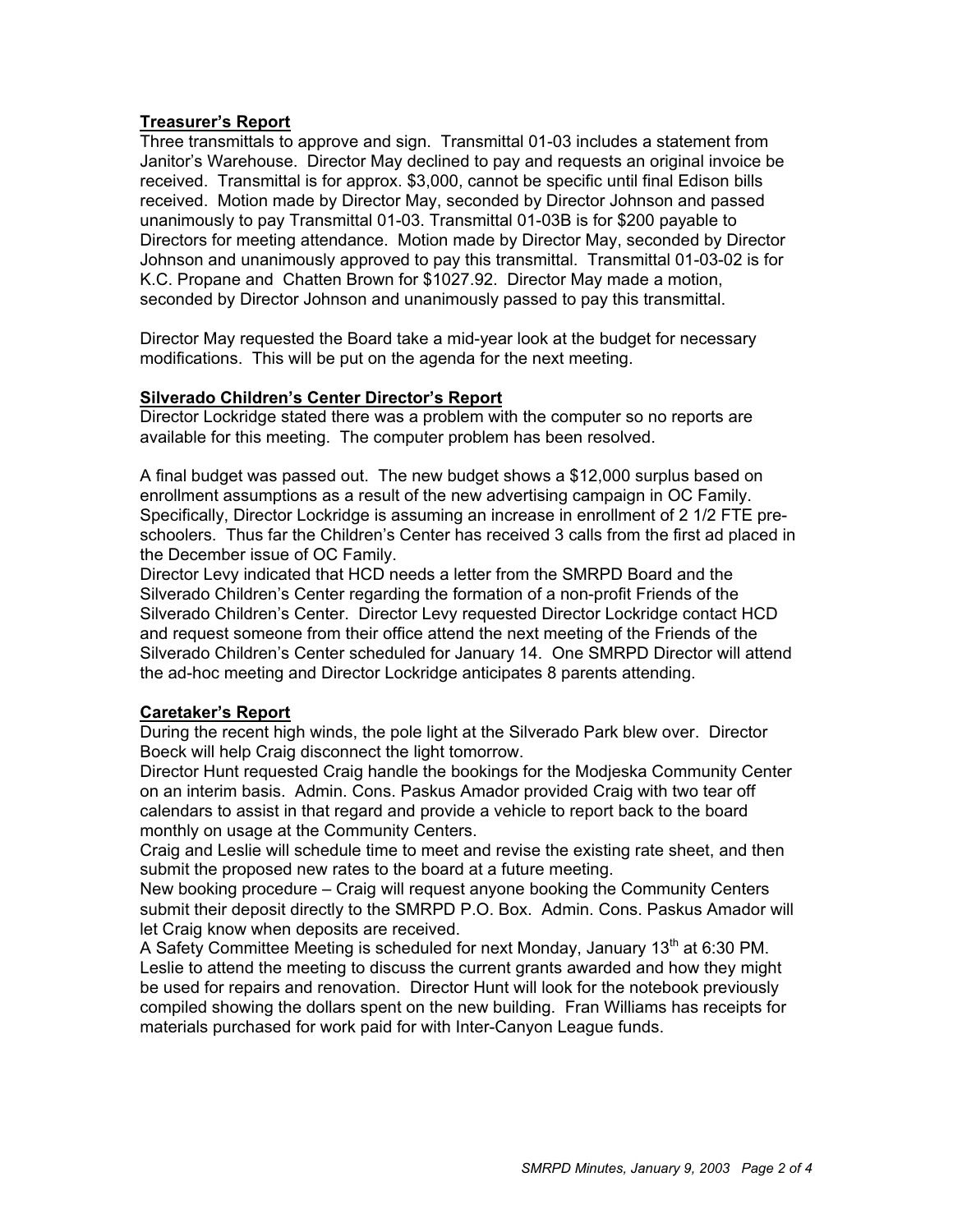## **Administrative Consultant's Report**

We are in receipt of one bid for playground equipment from Continental Leisure. Per an e-mail from Pacific Design on 12/30, their offices are closed 2 weeks during the holidays and the bid should be completed 10 days after they return.

Admin. Cons. Paskus Amador will forward 2 copies of the rental agreement and meet with Lori Christensen of the Canyon School of the Arts to finalize the agreement and proposed payment rate.

#### **Other District Business**

The board received a written request from Gibran Stout that she receive by mail copies of all agendas for the next year. Due to the special handling involved the board will agree to this request after Ms. Stout sends a check for \$48 to cover handling for the year. Subsequent years require a written request annually.

The board continues to discuss the General Manager position. Until a decision is made how to proceed they will continue the Admin. Consultant position with a temporary contract.

Director Johnson made a motion to extend the meeting past 9:30, which was seconded by Director Levy and passed 4-1. Director May opposed.

#### **Committee Reports**

**Friends of the Tucker Wildlife Sanctuary** – Bonnie Smith attended the meeting on behalf of this sub-committee. The former Director of the Sanctuary was reassigned. The University is looking for a new Director and hopes to reopen the Sanctuary in March. In the interim, the University was supposed to respond to concerns of the community, which has not happened. Director Levy requested clarification of when the Friends of the Tucker Wildlife Sanctuary meets and what they do at these meetings. The SMRPD board recommends that this committee meet and develop a pro-active plan to present to Bill Dickerson while asking for keys to the sanctuary. Director May offered to help put this plan together but stressed that the group must hold an official meeting. Landscaping – When footprint of new playground equipment for Silverado Park is complete, Fran Williams will discuss moving sprinklers with Snyder.

**Trails** – Dana Judd reported on the current status of our trail requests. At some future point we could get a West Ridge Trail but it won't happen during the first phase of development at the Holtz Ranch. A meeting has held today regarding connectivity from the Riviera to the Silverado Truck Trail. Kurt Lohight from the County will come out here with Jim Meyer and look at the feasibility of this. Once the Trail's Committee has a final recommendation to present to the board, they will vote. As an FYI, the Nature Conservancy has waived their 2year docent waiting period and the City of Lake Forest is charging a small fee for individuals to hike Baker, Limestone and Red Rock Canyons.

**Liaison/Planning** – The Inter-Canyon League would be willing to facilitate a public meeting for Marnell Carrao to present their plans to the community. Director Boeck will handle the arrangements and shoot for a January 28 date with Carol Hoffman.

**Recreation** – Director Johnson indicated there has been a good response thus far from the surveys mailed out with the last water bill. Yoga and tennis are 2 things that appear to come up consistently.